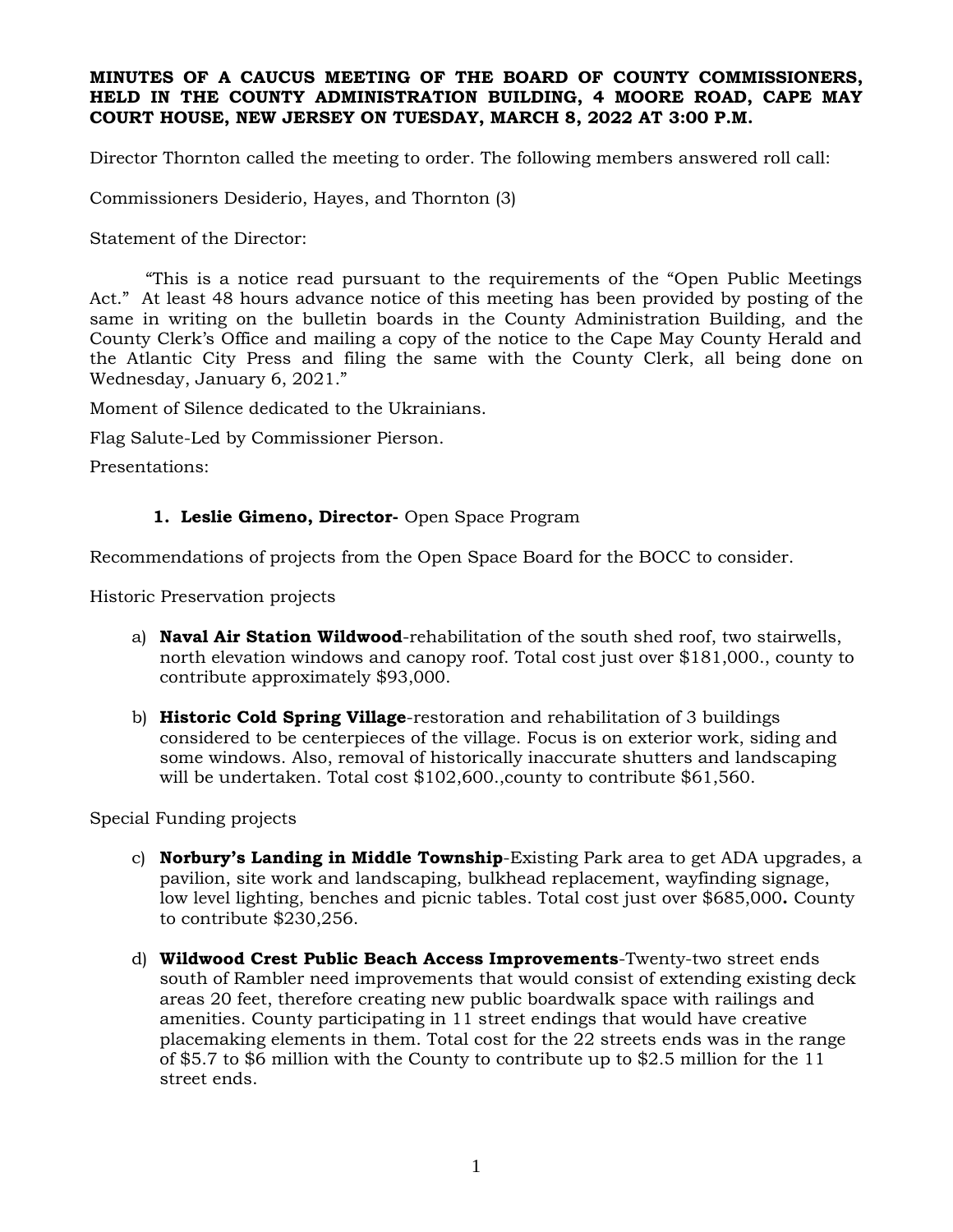Director Thornton asked if beach access for the handicapped was part of the Wildwood Crest project.

Discussion:

### **1. Allison Hansen- Purchasing Report**

Ms. Hansen detailed awards, extensions, or changes to contracts, and competitive contracting of the following resolutions: Res. Nos. 139-22, 142-22 and 158-22.

Res. 139-22 awarding Contract No. C2-31 to EClincalWorks, LLC for software, maintenance and support for Public Health Clinical Management Information System for the Department of Health.

Res. 142-22 Resolution awarding Contract No. C2-43 to Vann Dodge Chrysler, LLC to furnish and deliver one (1) new 2022 Jeep Wrangler Unlimited right-hand drive for the Mosquito Control Department.

Res. 158-22 awarding Contract No. C2-45 to Burns Construction Consulting, LLC, to provide Owner's Representative Services for Cape May City Library at the Historic Franklin Street School.

### **2. Robert Church-**Engineer's Update

The following resolutions on the agenda to be authorized during the Regular Meeting of Board tonight were acknowledged or discussed by Mr. Church.

Res. 149-22 approving contract documents for  $21^{st}$  Street and  $25^{th}$  Street Bridges over Avalon Canal Scour Erosion Damage and Substructure Repairs and authorizing the Clerk of the Board to advertise for bids for same.

Res. 151-22 approving contract documents for Dennisville-Petersburg Road (CR610) Improvements, Township of Dennis and authorizing the Clerk of the Board to advertise for bids for same.

Res. 152-22 approving Modification No. 1-Final in the amount of \$10,185.91 to Colliers Engineering & Design for Professional Construction Engineering Services for Avalon Boulevard (CR601) over Ingram's Thorofare Bridge Deck Reconstruction, Township of Middle.

Res. 153-22 authorizing application for Road Opening Permit to P & A Construction, Inc. for Bayshore Road (CR603), Townships of Lower and Middle.

Res. 154-22 authorizing application for Road Opening Permit to P & A Construction, Inc. for Norbury's Landing Road (CR642), Township of Middle.

Res. 155-22 accepting proposal of Gibson Associates, P.A. not exceeding the amount of \$135,250.00 to provide Professional Construction Testing Inspection Services for 2021 Maintenance Paving on various County Roads.